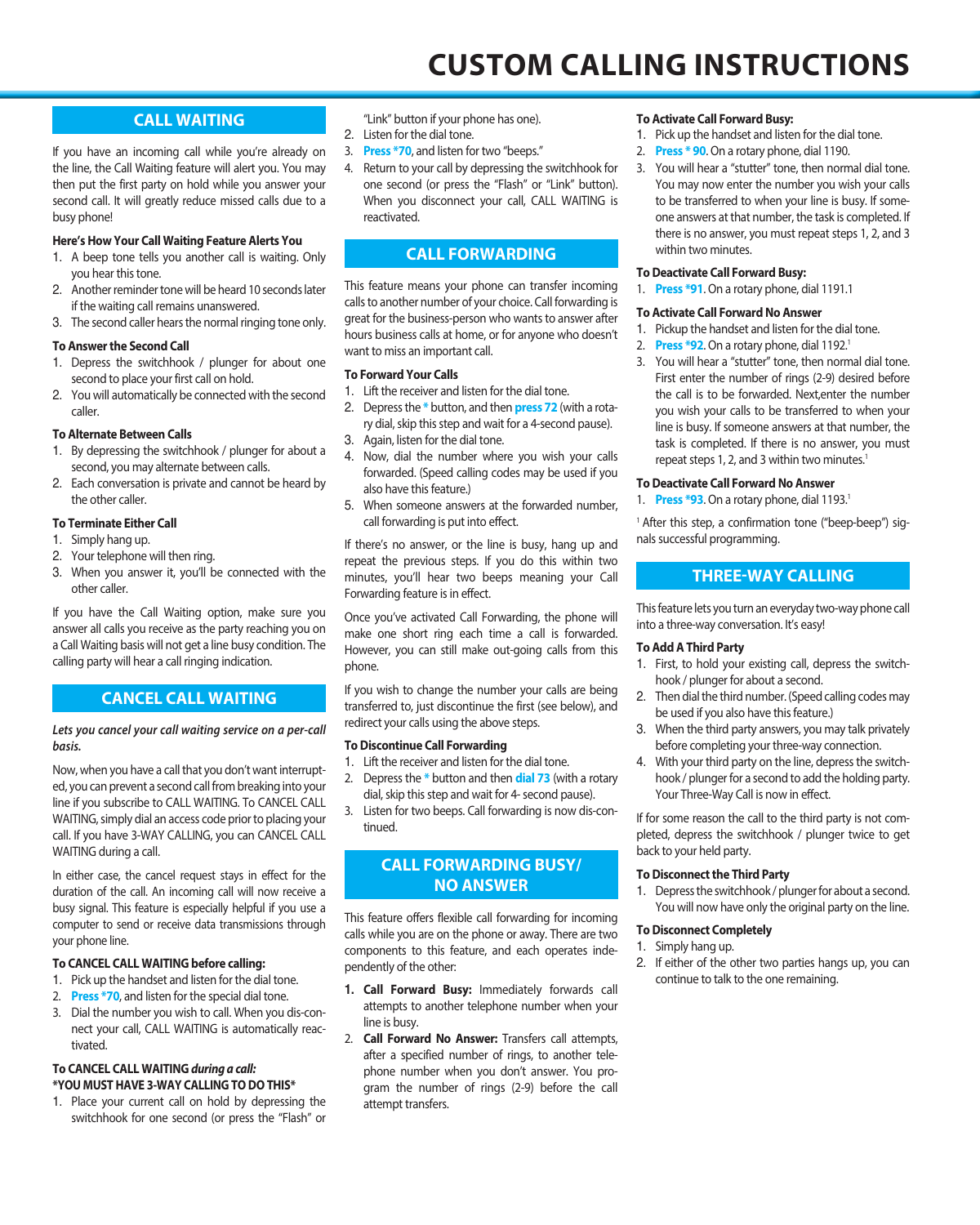# **CUSTOM CALLING & CLASS INSTRUCTIONS**

# **VOICE MAIL**

### **SETTING UP YOUR VOICE MAIL:**

### **To access your Voice Mail (Coop Members):**

- 1. **Dial XXX-MAIL (your exchange number + 6245)**
	- If you call from your home phone using Auto Login, you don't have to press anything. To setup Auto Login: access your mailbox, press 9 for mailbox set-up, and then press 4 to disable or enable Auto Login.
	- **• Dial your telephone number** if you're calling from a phone other than your home phone.
- 2. If requested, enter your four-digit password, followed by the # key. **If this is your first time accessing your Voice Mail, the default password is 0000 (four zeros) until you change it.**
- 3. If you have sub-mailboxes, follow Step 1 above, then press \* to access the Group Greeting Menu and follow the voice prompts.

### **To access your Voice Mail (Lincoln County Expansion Customers):**

- 1. **From your home phone:**
	- **• Dial \*94**. If you call from your home phone using Auto Login, you don't have to press anything. To set-up Auto Login: access your mailbox, press 9 for mailbox set-up, and then press 4 to disable or enable Auto Login.
- 2. **Remotely, from a phone other than your home phone:**
	- **• Dial 507.368.6245, enter your home phone number and four-digit password followed by the # key.**
	- If this is your first time accessing your Voice Mail, the default password is 0000 (four zeros) until you change it.
	- If you have sub-mailboxes, follow step 1 above, then press \* to access the Group Greeting Menu and follow the voice prompts.

### **ALL ITC:**

### **Once you have accessed your Voice Mail, you can do all of the things listed below:**

### **Record your greeting:**

- 1. Access your Voice Mailbox.
- 2. **Press 9** for the mailbox set-up menu.
- 3. **Press 1** for greeting options (disregard this step if you choose to use the default greeting).
- 4. **Press 2** to record your greeting.
- 5. **Record your greeting and then press the # key.**
- 6. **Press 1** to listen for your greeting.
- 7. If you would like to record multiple greetings: Press 5; choose a new greeting #(2-9); Press 2 to record your greeting; and Press # to end your recording. If you would like to record more greetings, follow step 7 again.
- 8. **Press \*** to return to the Main Menu.

### **Change your password:**

- 1. Access your Voice Mailbox.
- 2. **Press 9** for the mailbox set-up menu.
- 3. **Press 2** to change your password.
- 4. Enter your new password and then **press the # key** (your password is any series of up to 16 numbers you choose.) You can't access your mailbox from a number other than your home number without it, so choose a password you can remember easily!
- 5. To verify, enter your password again and **press the # key**.

### **Retrieve your messages:**

- 1. Access your Voice Mailbox.
- 2. When prompted, press 1 to listen to voice mail messages.
- 3. **Press 1** to listen to new messages.
- 4. **Press 2** to listen to saved messages.
- 5. **Press \*** to return to the Main Menu.

### **When retrieving messages, you can:**

- 1. **Press 1** to play the message again.
- 2. **Press 2** to save the message and play the next.
- 3. **Press 3** to delete the message and play the next. If you accidentally delete a message, don't hang up! Follow the voice prompts to listen to the messages. Once you've played the message you deleted, press 4 to save the message as new.
- 4. **Press 7** to rewind the message.
- 5. **Press 8** to pause or continue the message.
- 6. **Press 9** to fast forward the message.
- 7. **Press \*** to return to the Main Menu.

### **Rather than following the above instructions, you may also hold on the line and a friendly voice will guide you through these operations.**

**If you need additional assistance with any calling features, give us a call at 1-800-417-8667!**

# **SPEED CALLING 8**

Now you can call up to 8 of your most frequently dialed numbers just by dialing a one-digit code. This includes long distance DDD numbers.

### **To Establish Your Speed Calling List**

- 1. Lift the receiver and listen for the dial tone.
- 2. **Dial 74**.
- 3. Then press the # button. (With a rotary dial phone, skip this step and allow a 4-second pause.)
- 4. Again, listen for the dial tone.
- 5. Dial one of the 8 one-digit access code numbers (2-9).
- (For long distance entries, dial "1" and the area code before the number.)
- skip this step and allow a 4-second pause.)
- Calling number is established.

| <b>BASIC CALL ANSWERING INFORMATION — PLEASE READ</b> |                         |                         |
|-------------------------------------------------------|-------------------------|-------------------------|
|                                                       | <b>RES/BUS #1 OR #2</b> | <b>RES/BUS #3 OR #4</b> |
| Caller's Message Length                               | 3 Minutes               | 3 Minutes               |
| <b>Total Stored Message Time</b>                      | 20 Minutes              | 30 Minutes              |
| Retention Period (checked messages)                   | 5 Days                  | 5 Days                  |

At any time you may repeat this process for each number you wish to Speed Code, assigning each a different code number.

### **To Use Your Speed Calling Feature**

- 1. Lift the receiver and listen for the dial tone.
- 2. Dial the appropriate one-digit access number (2-9).
- 3. Push the # Button. (With rotary dial phone, skip this step and allow a 4-second pause for your number to be connected.)

### **To Change Your Speed Calling List**

1. Simply follow the same steps for establishing your list. A new number automatically cancels out the corresponding existing number.

# **CLASS INSTRUCTIONS**

# **AUTOMATIC RECALL**

*Redials your last caller even if you couldn't answer in time.*

AUTOMATIC RECALL is an incoming call management feature that enables you to return a call to the party that last called or attempted to call you. Example: If you hear the telephone ringing, but are unable to answer the call before it stops ringing, activate AUTOMATIC RECALL to return the call.

### **To activate AUTOMATIC RECALL:**

1. Pick up the handset and listen for the dial tone. -OR-

- 2. If you were already on the phone and ignored a call waiting tone, press the "switchhook" and release quickly.
- 3. Press \*69. On a rotary phone, dial 1169.<sup>1</sup> The number of the calling party will be announced along with the date and time of the call. You will be instructed to either dial "1" to return the call, or hang up.

### **If the line is busy:**

- 1. Hang up. Your phone will keep trying the line for up to 30 minutes.
- 2. A special callback ring alerts you if the line becomes free.
- 3. Pick up the handset to automatically place the call.

### **To cancel:**

**1. Press \*89**. Listen for announcement. Hang up.

1 Automatic Recall will not call a number back that has been "blocked."

### **AUTOMATIC CALL BACK**

*Keeps redialing busy numbers and tells you when the line is free.*

Automatic Call Back is an outgoing call management feature which will enable the subscriber to have the system redial the last number called from his/her station. This will apply regardless of whether the original call was answered, unanswered, or encountered a busy tone. The system will monitor the calling and called lines and will attempt to connect the call for up to 30 minutes. The activation of this feature can be canceled by the customer when desired.

### **How to use:**

- 1. When you hear a busy signal, press the "switchhook" and release quickly. Listen for a special dial tone.
- 2. If you've already hung up, pick up the handset and listen for a normal dial tone.

- 6. Then dial the number you wish to Speed Code.
- 7. Then press the # button. (With a rotary dial phone,

# 8. Listen for confirmation tone to indicate your Speed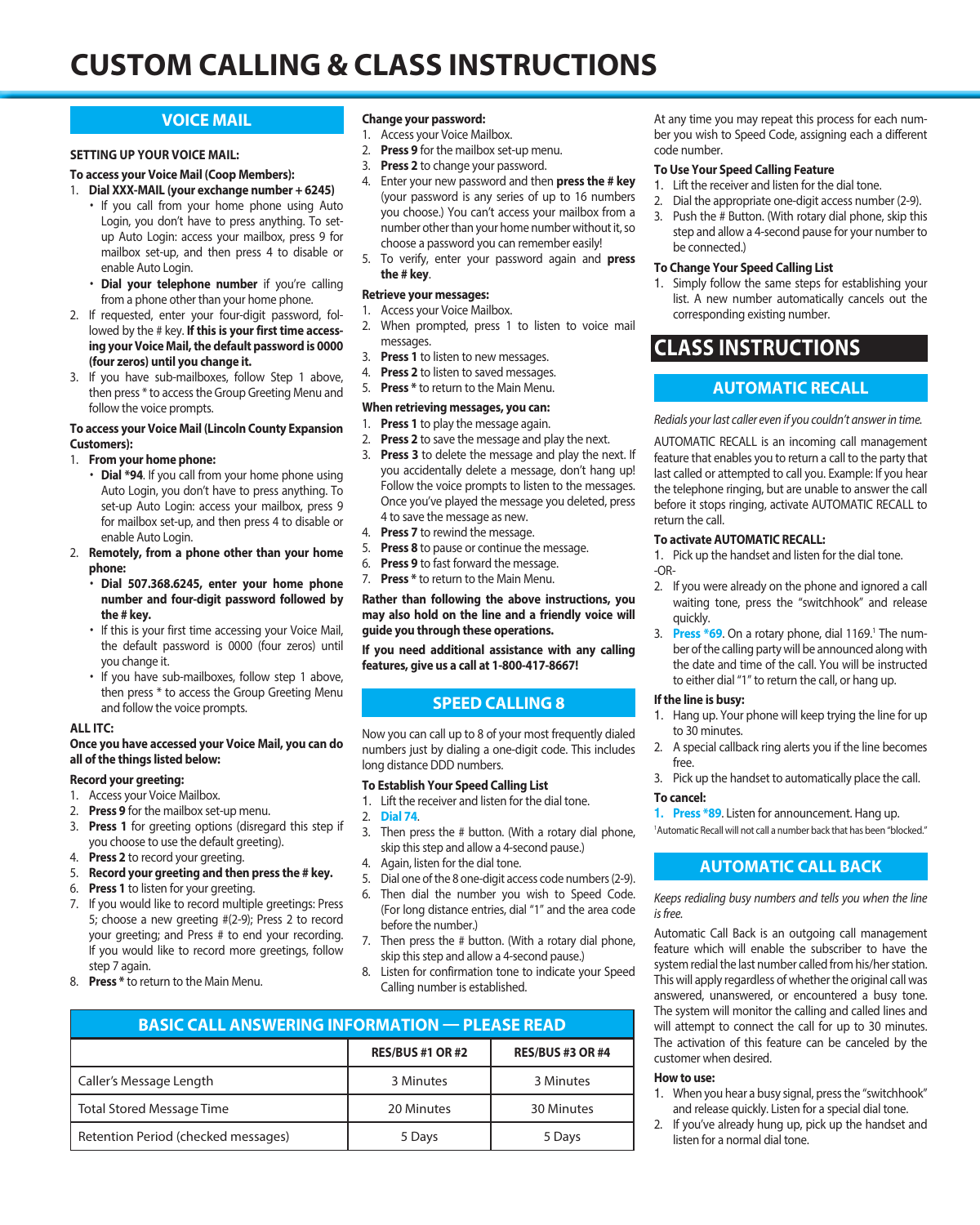### 3. **Press \*66**. On a rotary phone, dial 1166.

- 4. If the line is still busy, hang up. Your phone will check the number for up to 30 minutes.
- 5. A special callback ring alerts you if the line becomes free (some phones ring normally).
- 6. Pick up the handset to automatically place the call.

### **To cancel:**

- 1. Press the "switchhook" and release. Listen for a special dial tone.
- 2. If you've already hung up, lift the handset and listen for a normal dial tone.
- 3. **Press \*86**. On a rotary phone, dial 1186.
- 4. Listen for confirmation tone or announcement. Hang up.

# **CALLING NAME/NUMBER DELIVERY**

*Lets you see the name and number of who's calling before you answer the phone.*

Calling Name/Number Delivery will enable the customer to receive the calling name/number on incoming calls. The name/number will be delivered to the called party's Customer Premises Equipment (CPE) in the interval between the first and second ring. The calling name/ number will remain for the duration of the call and can be viewed from the display on the CPE.

### **How to use:**

- 1. When you receive a call, wait until your telephone completes the first ringing signal.
- 2. The telephone number calling you—and the name associated with that number in telephone company records—will automatically appear on your display screen.
- 3. If you choose to answer the call, the name and number will remain on the screen until you or the caller hangs up.

### **Note:**

- The "switchhook" is the round, flat, or square button you push to hang up the phone.
- The CLASS features listed presently do not function on a long-distance call.
- The Calling Name and Number Delivery or Calling Number Delivery requires subscription to these services and the purchase or lease of a display telephone and/or an add on display unit.

# **CALL WAITING ON CALLER ID**

*This service provides Caller ID information when a second call is coming in while you are on a call with someone else. It works like an enhanced Call Waiting feature.*

Here's how it works: You're on the line with someone, and you hear a Call Waiting beep indicating that someone is attempting to call you. If you look on your Caller ID display screen, you will see the number and name of the person who is calling.

If you decide you want to speak to the new caller, simply press the "Link" button, "Flash" button, or the telephone's hook-switch if you have neither of these buttons; and you will be connected to the second caller. Repeating this will link you to the original caller or you can toggle back and forth between callers if you wish.

This calling feature helps you to decide whether to inter-

rupt your first call, thus giving you more control over your phone. Any incoming calls will be stored in your Caller ID terminal's memory for later review, just as they would be on a normal call.

# **CALLER ID (CALLER IDENTIFICATION):**

### **How it works**

Caller ID shows you the number and name of the person who is calling before you answer the phone, so you can choose which calls to pick up and which to return at a more convenient time. Since you get a record of all incoming calls while you were out, you can tell at a glance who's called before you wade through the messages

With Caller ID, you are able to see the number of the person calling after the first ring. However, if the caller has blocked delivery of their number or if the call comes from an area not supported by a Caller ID network, it will not be displayed. A telephone or display box that supports Caller ID is needed to display the phone number of the incoming call before you pick up the phone.

### **PER CALL BLOCKING**

*Prevents your phone number from being displayed to the person receiving your call.*

Calling Number Delivery Blocking suppresses your directory number delivery so that parties with Calling Number Delivery will not receive that information. If you have "blocked" your number, the called party's display will show a "PRIVATE" message.

PER CALL BLOCKING capability is on your line, unless you have requested PER LINE BLOCKING (with this option, your directory number is always blocked unless you unblock for any individual call). With PER CALL BLOCKING, your directory number will be displayed unless you dial the blocking code before making each call.

### **To BLOCK your number from being displayed:**

- 1. Pick up the handset and listen for the dial tone.
- 2. **Press \*67**. On a rotary phone, dial 1167.
- 3. Dial the number you're calling as usual.
- 4. The person you've called will not be able to see your number displayed on their telephone display screen. Instead, a "Private" message, or "P" will be displayed.

### **Note:**

- You must dial \*67 before each call you wish to block. Otherwise, your phone number will be released to the person receiving your call.
- There is no monthly charge or per-use charge for Calling Number Delivery Blocking; however, should you wish to change from Per Call Blocking (normally not blocked...the standard option) to Per Line Blocking (normally blocked), or vice versa, after 90 days of service establishment, a service order charge will apply.

# **PER LINE BLOCKING**

*Prevents your phone number from being displayed to the person receiving your call.*

Calling Number Delivery Blocking suppresses your

directory number delivery so that parties with Calling Number Delivery will not receive that information. If your number is "blocked," the called party's display will show a "PRIVATE" message.

The PER LINE BLOCKING option suppresses your directory number on all calls you make unless you dial an unblocking code before making any individual call.

Your directory number is NORMALLY BLOCKED if you have PER LINE BLOCKING.

### **To UNBLOCK your number for display to the called party:**

- 1. Pick up the handset and listen for the dial tone.
- 2. **Press \*82**. On a rotary phone, dial 1182.
- 3. Dial the number you're calling as usual.
- 4. The people you've called will now be able to see your number displayed on their telephone display screen. When you hang up and place another call, your number will again be blocked unless you use the unblock code before dialing.

### **Note:**

- You must dial \*82 before each call you wish to unblock. Otherwise, your phone number will not be released to the person receiving your call.
- There is no monthly charge or per-use charge for Calling Number Delivery Blocking; however, should you wish to change from Per Line Blocking to Per Call Blocking (or vise versa) after 90 days of service establishment, a service order charge will apply.
- Business customers can subscribe to Per Line Blocking only by demonstrating a need, under criteria set forth in the ITC tariff. The demonstration of need is waived for law enforcement centers, shelters for battered persons, and government agencies engaged in undercover operations.

# **SELECTIVE CALL FORWARDING**

*Routes important callers to an alternate phone number.*

Selective Call Forwarding will allow the subscriber to have certain terminating calls forwarded to a designated remote station. The activity will occur whenever a call is received from a telephone number which has been indicated on a list of numbers, referred to as the Selective Call Forwarding screening list. Terminating calls from telephone numbers which cannot be identified or have not been indicated on the list will be given standard terminating treatment.

### **How to use:**

1. Pick up the handset and listen for the dial tone.

### 2. **Press \*63**.

- 3. Listen for an announcement telling you whether the feature is currently on or off. The recorded voice will then tell you how many (if any) numbers are currently stored on your forward list.
- 4. Follow the voice instructions and dial 3 to turn the feature ON (if it is currently off), or turn the feature OFF (if it is currently on).

### **To add the last caller to your forward list: 1. Press #01#**.

### **To enter your "forward-to" number:**

1. The first time you turn on the service, you'll be asked to enter the number you'd like your special calls forwarded to. From then on, the system will simply

# **CLASS INSTRUCTIONS**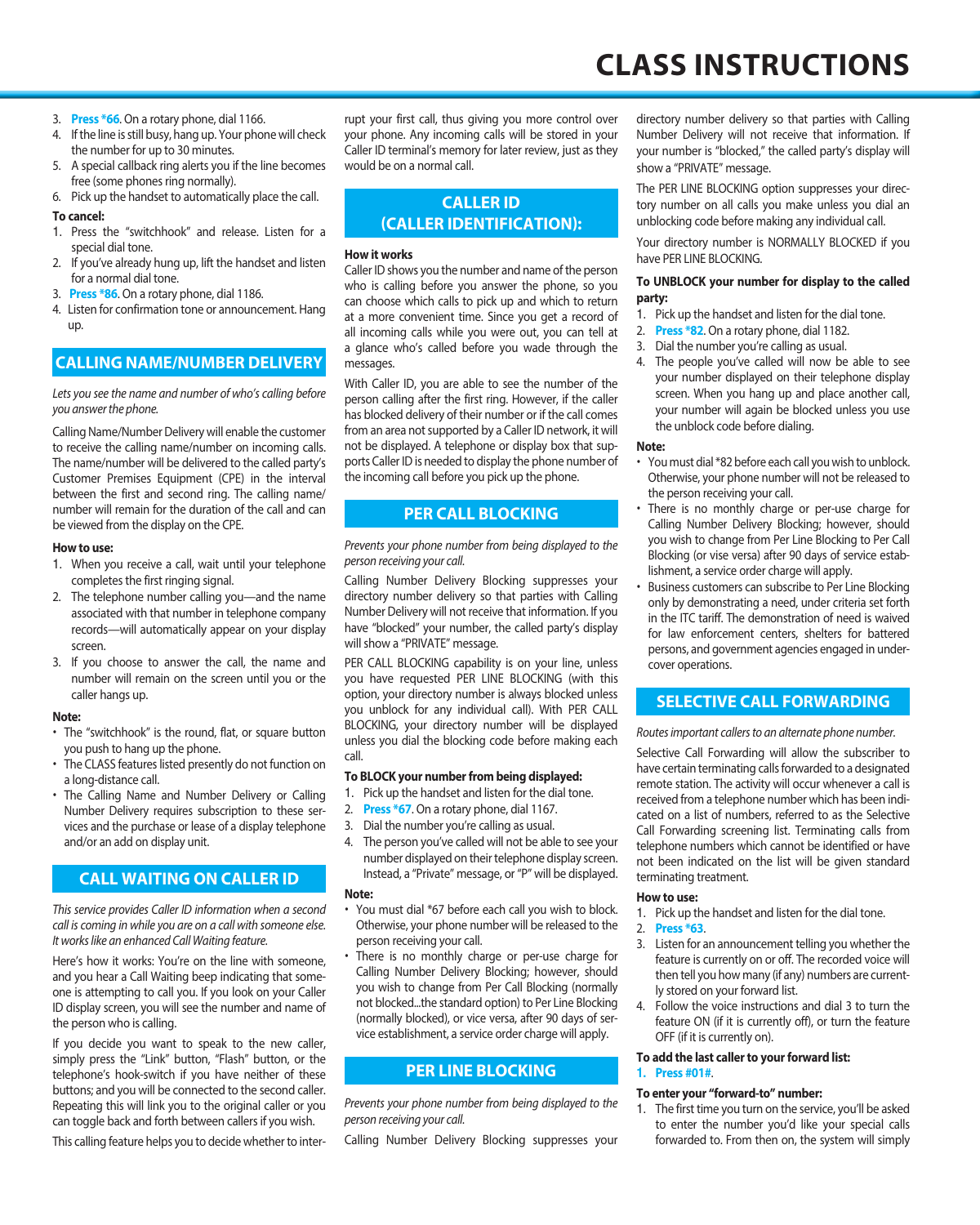# **CLASS INSTRUCTIONS**

remind you of the current "forward-to" number.

- 2. If the current number is correct, dial 1.
- 3. If you wish to change the current "forward-to" number, dial 0 and then follow voice instructions.

### **To hear the phone numbers on your list:**

- **1. Dial 1**.
- 2. After the list is read, voice instructions will follow.

### **To add a number to your list:**

- **1. Press #**.
- 2. Follow the voice instructions you'll hear. You can store up to 31 phone numbers on your forward list.

### **To remove a number from your list:**

- **1. Press \***.
- 2. Follow the voice instructions to remove any or all of those numbers from your forward list.

### **To hear instructions again:**

1. **Dial 0**.

### **When someone calls:**

1. If your service is turned ON, and the caller is on your forward list, the call will be re-routed to your "forward-to" number. If the caller is not on your forward list, the call will ring at your home as usual.

# **ANONYMOUS CALLER REJECTION**

### *Rejects calls for which Calling Name/Number has been intentionally blocked.*

When a call is made to a line with this feature activated, *from* a line on which caller identification is blocked, the calling party hears this message: "We're sorry, your current privacy status does not allow the completion of this call. Please hang up, change your privacy status, and try calling again." If the caller removes the blocking feature, the call is allowed to be completed. *See below for an explanation of blocking.*

If the display information is not available due to network restrictions or other reasons, your receiving Caller ID equipment will display an "Unknown Number" indication.

### **To activate ANONYMOUS CALLER REJECTION:**

- 1. **Pick up the handset and listen for the dial tone.**
- 2. **Press \*77**. On a rotary phone, dial 1177. An announcement will state that "Your ANONYMOUS CALLER REJECTION is now on. Incoming calls will be checked for privacy status before they are allowed to complete to your line."

### 3. **Hang up.**

### **To cancel:**

1. **Press \*87**. Listen for announcement. Hang up.

### **Note:**

Calling Number Delivery Blocking suppresses the calling party's directory name and number so that a called person utilizing Calling Number/Name Delivery will not receive that information. If the number is "blocked" by the caller, the *called* party's Caller ID display indicates that the caller's number is "PRIVATE." Callers can *unblock* their name and number prior to making a call (by dialing \*82 from a phone which is normally blocked on all calls) to allow that call to be completed to persons who have activated the Anonymous Call Rejection feature to intercept blocked calls, or if they want the party they're calling to recognize who it is that is calling.

# **SELECTIVE CALL REJECTION**

### *Blocks unwanted calls from disturbing you.*

Selective Call Rejection will allow the subscriber to define a list of calling DNs to be screened. Any calling numbers on this list will be routed to announcements and rejected. All other calls will be treated normally. The calling party on the rejection list will receive an announcement stating the call is not presently being accepted by the called party.

### **How to use:**

- 1. Pick up the handset and listen for the dial tone.
- 2. **Press \*60**.
- 3. Listen for an announcement telling you whether the feature is currently on or off. The recorded voice will then tell you how many (if any) numbers are currently stored on your rejection list.
- 4. Follow the voice instructions and dial 3 to turn the feature ON (if it is currently off), or turn the feature OFF (if it is currently on).

### **To add the last caller to your forward list:**

1. **Press #01#**.

### **To hear the phone numbers on your list:**

- 1. **Press 1**.
- 2. After the list is read, voice instructions will follow.

### **To add a number to your list:**

### 1. **Press #.**

2. Follow the voice instructions you'll hear. You can store up to 31 phone numbers on your rejection list.

### **To remove a number from your list:**

### 1. **Press \*.**

2. Follow the voice instructions to remove any or all of those numbers from your rejection list.

### **To hear instructions again:**

1. **Dial 0.**

### **When someone calls:**

1. If your service is turned ON, callers who are on your rejection list will hear an announcement that your number is not accepting calls at this time. All other calls will ring through as usual.

# **SELECTIVE CALL ACCEPTANCE**

### *Gives you control over which calls you'll take.*

Selective Call Acceptance will allow customers to define a list of calling directory numbers that will be accepted. Any calling numbers not on that list will be routed to announcements and rejected. The calling party not on the acceptance list will receive an announcement stating that the call is not presently being accepted by the called party. Subscribers can review and change the list of accepted directory numbers as desired.

### **How to use:**

- 1. Pick up the handset and listen for the dial tone.
- 2. **Press \*64**.
- 3. Listen for an announcement telling you whether the feature is currently on or off. The recorded voice will then tell you how many (if any) numbers are currently stored on your acceptance list.
- 4. Follow the voice instructions and dial 3 to turn the feature ON (if it is currently off), or turn the feature OFF (if it is currently on).

# **To add the last caller to your acceptance list:**

1. **Press #01#**.

#### **To hear the phone numbers on your list:** 1. **Dial 1**.

2. After the list is read, voice instructions will follow.

### **To add a number to your list:**

### 1. **Press #**.

2. Follow the voice instructions you'll hear. You can store up to 31 phone numbers on your list.

### **To remove a number from your list:**

- 1. **Press \***.
- Follow the voice instructions to remove any or all of those numbers.

### **To hear instructions again:**

### 1. **Dial 0**.

# **When someone calls:**

- 1. When your service is turned ON, you'll receive calls only from those on your acceptance list.
- 2. Callers who are not on your list will simply hear an announcement that you are not accepting calls at this time.

### **DISTINCTIVE RINGING**

### *Announces important callers with a special ring.*

Distinctive Ringing is an incoming call management feature which will allow the subscriber to define a list of calling DNs that will provide the subscriber with special incoming call treatment. Any incoming calls on this list will be indicated by a distinctive ringing pattern or a distinctive Call Waiting tone, if applicable. Terminating calls from telephone numbers which are not on the list, or which cannot be identified, will be given standard treatment.

### **How to use:**

1. Pick up the handset and listen for the dial tone.

### 2. **Press \*61**.

- 3. Listen for an announcement telling you whether the feature is currently on or off. The recorded voice will then tell you how many (if any) numbers are currently stored on your list.
- 4. Follow the voice instructions and dial 3 to turn the feature ON (if it is currently off), or turn the feature OFF (if it is currently on).

### **To add the last caller to your VIP list:**

### 1. **Press #01#**.

### **To hear the phone numbers on your list:**

### 1. **Dial 1**.

2. After the list is read, voice instructions will follow.

### **To add a number to your list:**

### 1. **Press #**.

2. Follow the voice instructions you'll hear. You can store up to 31 phone numbers on your VIP list.

#### **To remove a number from your list:** 1. **Press \***.

2. Follow the voice instructions to remove any or all of those numbers.

### **To hear instructions again:**

# 1. **Dial 0.**

- **When someone calls:**
- 1. If the call is from someone on your VIP list, you'll hear a special ring. All other calls will have a normal ringing pattern.